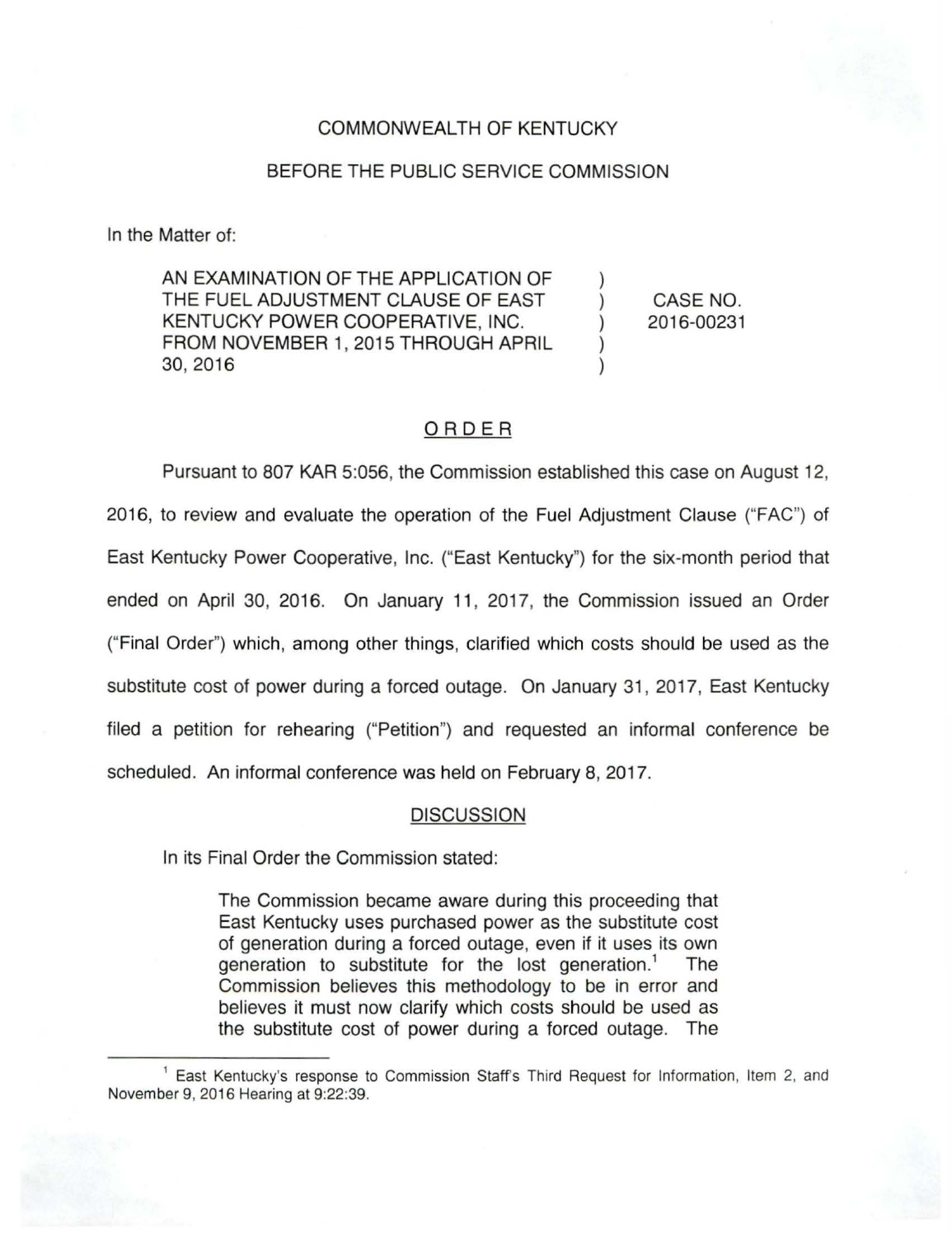substitute cost of power should reflect the cost of the power that replaced the unit forced out of service .... If the utility increased its own generation to substitute for the lost generation, then the cost of the generation is the substitute cost.<sup>2</sup>

The Commission also ordered that "[w]hen East Kentucky uses its own generation to substitute for power during a forced outage, it shall immediately begin using the fuel costs associated with generating that power as the substitute cost of power rather than the price of market power." The directive in the Final Order was based in large part on East Kentucky's statement that when it experiences a forced outage, rather than purchasing market power, it "has the option to bring another unit online or ramp up a unit, if it is the most economic choice."<sup>3</sup>

In its Petition, East Kentucky states that it is the decision of its regional transmission operator, PJM Interconnection, LLC ("PJM"), on which units to dispatch when East Kentucky experiences a forced outage. East Kentucky states that PJM may dispatch generation units owned by third parties or generation owned by East Kentucky. At the February 8, 2017 informal conference, it was discussed that East Kentucky's response to Staffs Third Request did not clearly address how a forced outage is addressed by East Kentucky and PJM. East Kentucky stated it would provide a revised response, which was filed on February 10, 2017.

In is revised response, East Kentucky states that "[w]hen East Kentucky loses a unit due to a forced outage, PJM redispatches its entire system to cover the lost generation in a manner consistent with PJM's reliability constrained economic dispatch

<sup>3</sup> Response to Commission's Staff's Third Request for Information ("Staff's Third Request"), Item

2.

<sup>&</sup>lt;sup>2</sup> Final Order at 2.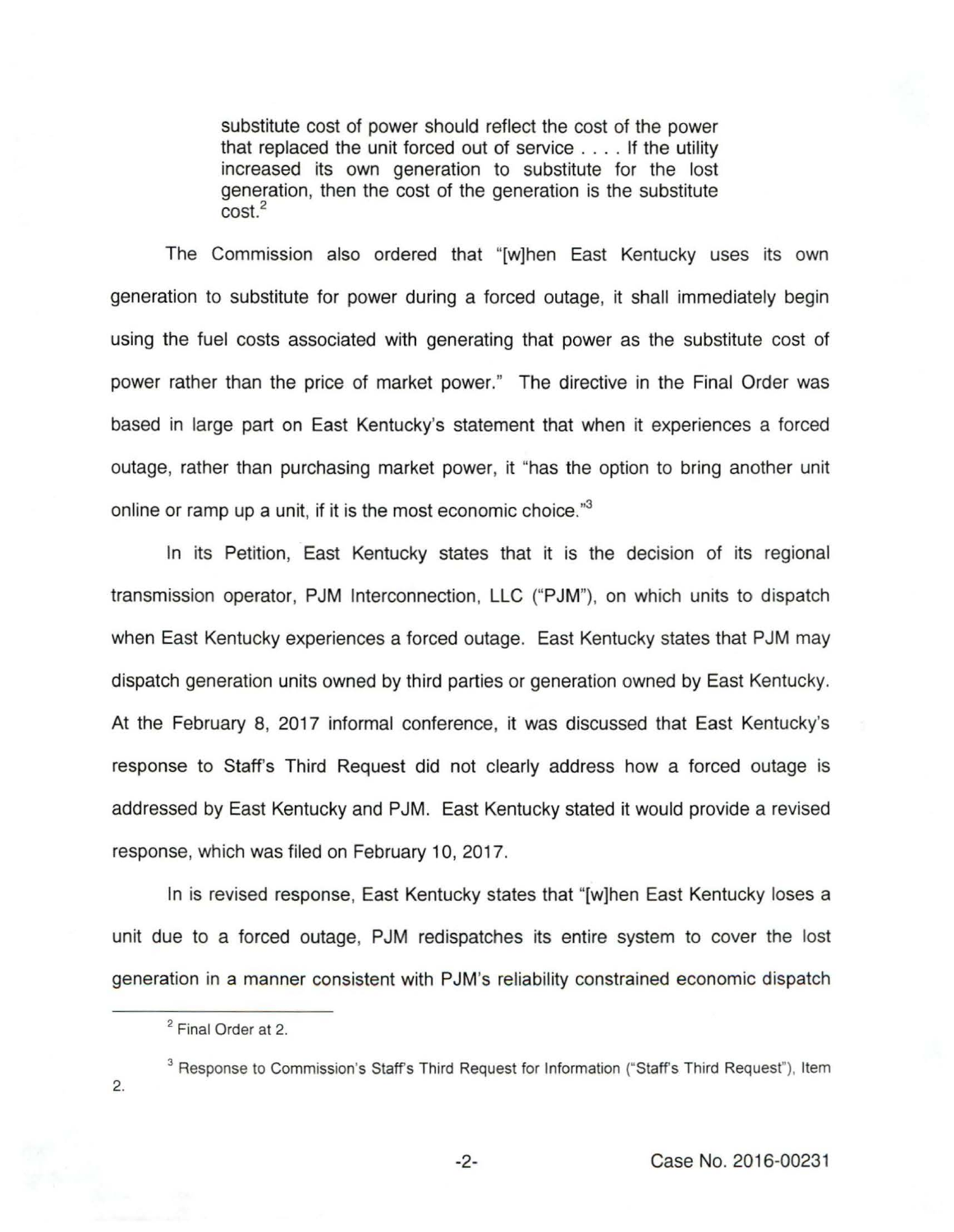principles."<sup>4</sup> While reaffirming the accuracy of its original response to Staff's Third Request, Item 2, that it could bring one of its units on line in the event of a forced outage, East Kentucky now states that it is unable to think of an example when such would be the most economic choice for East Kentucky to make and for it to do so without regard to instructions from PJM. If the next-least-cost unit on the PJM system were to be an East Kentucky unit, PJM would dispatch that unit. Thus, in the event of a forced outage, East Kentucky's cost of power is at all times a function of, and equivalent to, the PJM market price, not the incremental cost of East Kentucky's next available generating unit.

Based on East Kentucky's revised response, the Commission now finds that the situation upon which the language of the Final Order was premised is not a situation that would be likely to occur. Although the Commission reaffirms its finding that if a utility increases its own generation to substitute for the lost generation, then the cost of the generation is the substitute cost, the language in the Final Order, including the directive in its ordering paragraph No. 2, should not be interpreted to apply to situations in which East Kentucky follows the directives of PJM with regards to substitute generation to replace lost generation.

IT IS THEREFORE ORDERED that:

1. East Kentucky's request for rehearing is granted to the limited extent that our January 11 , 2017 Final Order is clarified to state that when following the directive of PJM in response to a forced outage, East Kentucky's FAC shall reflect the PJM market price as the substitute cost of power.

2. This case is closed and is removed from the Commission's docket.

<sup>&</sup>lt;sup>4</sup> Revised Response to Staff's Third Request, Item 2, at 1.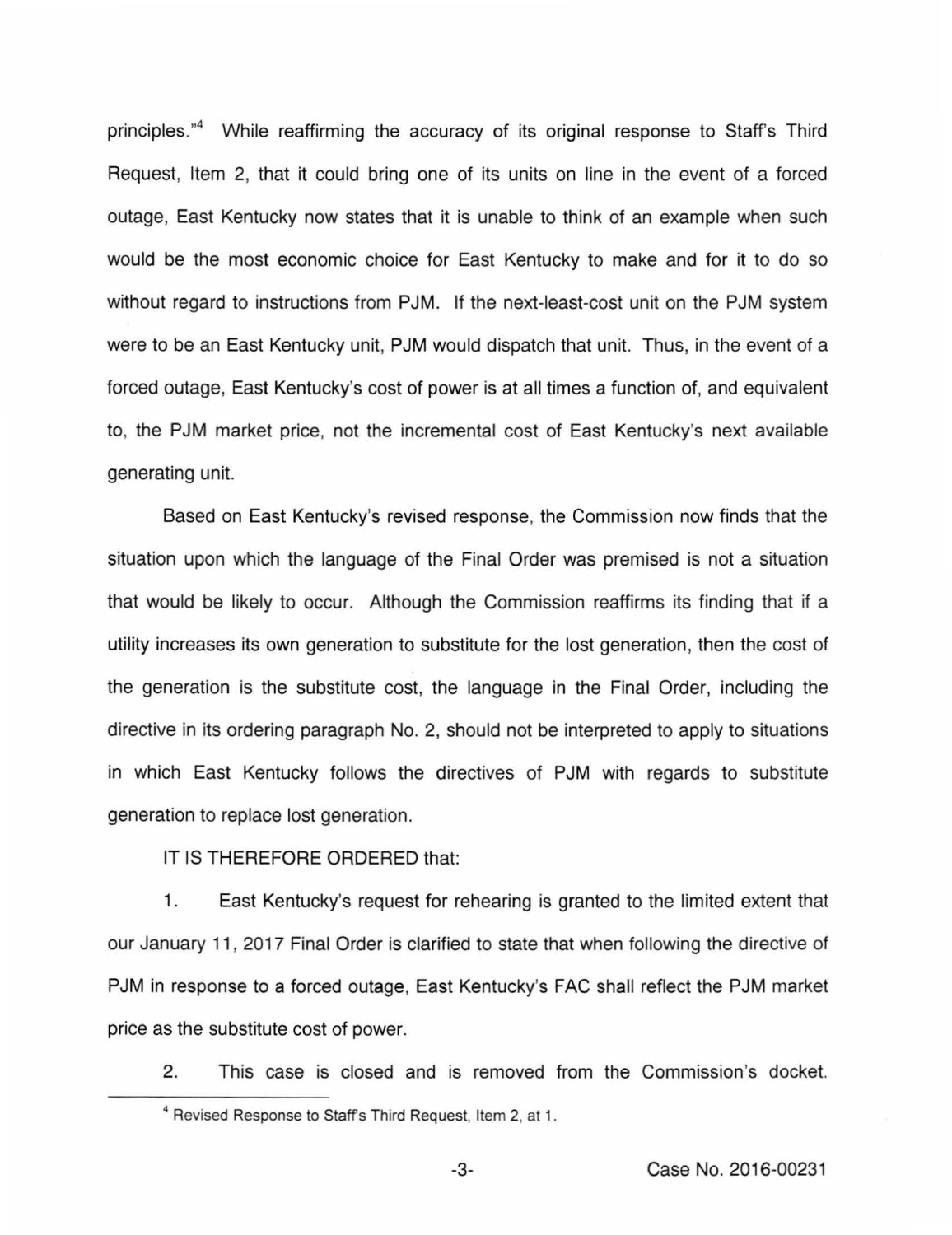By the Commission



ATTEST:

Anon D. Gumold

Case No. 2016-00231